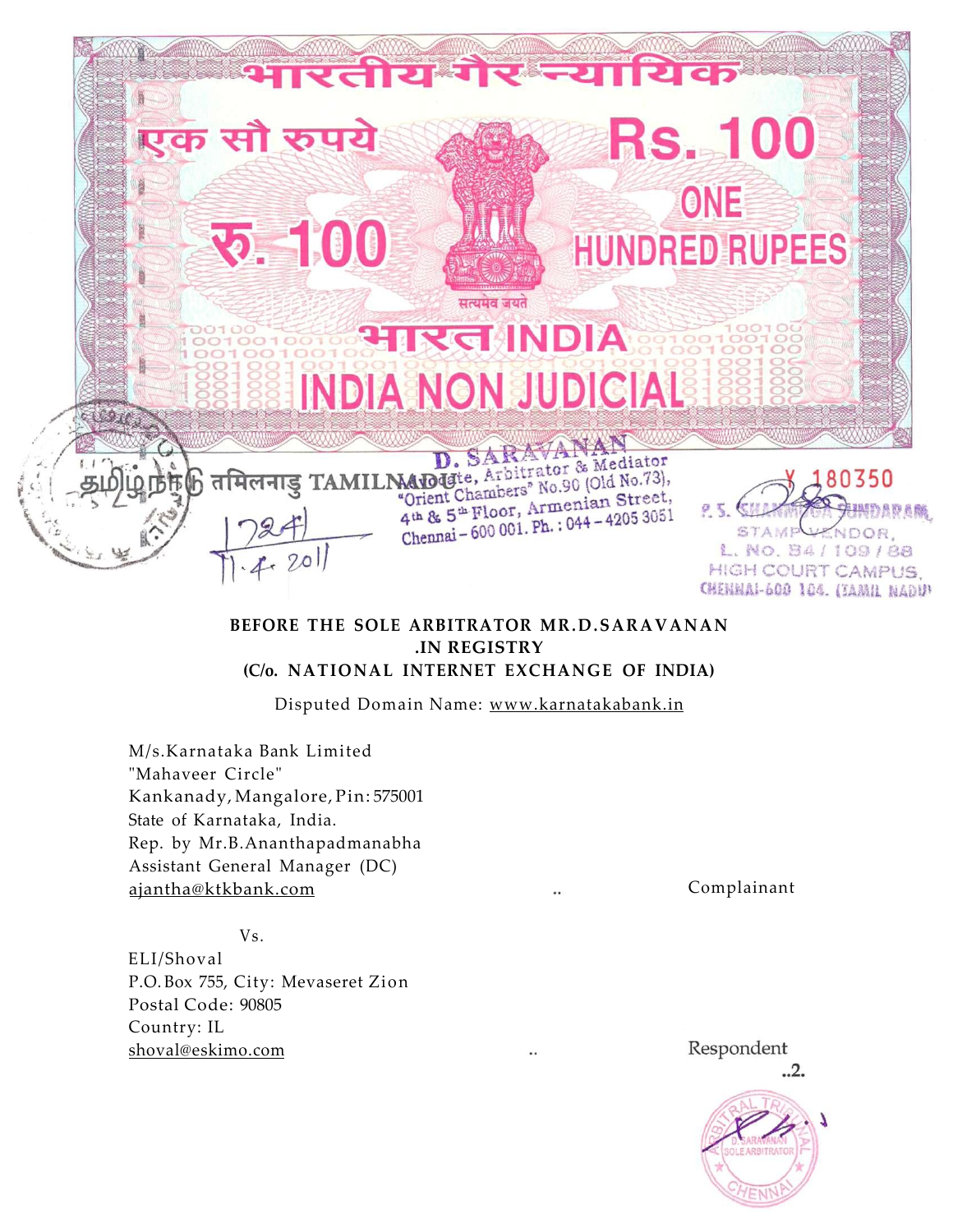

# **1. The Parties:**

# **1**

The complainant is M/s.Karnataka Bank Limited, having their office at "Mahaveer 1

Circle", Kankanady, Mangalore, Pin: 575001, State of Karnataka, India, Rep. by Mr.B.Ananthapadmanabha, Assistant General Manager (DC).

The respondent is ELI/Shoval, P.O.Box 755, City: Mevaseret Zion, Postal Code:

90805, Country: IL

# **2. The Domain Name and Registrar:**

The disputed domain name:

[www.karnatakabank.in](http://www.karnatakabank.in) 

The domain name registered with .IN REGISTRY

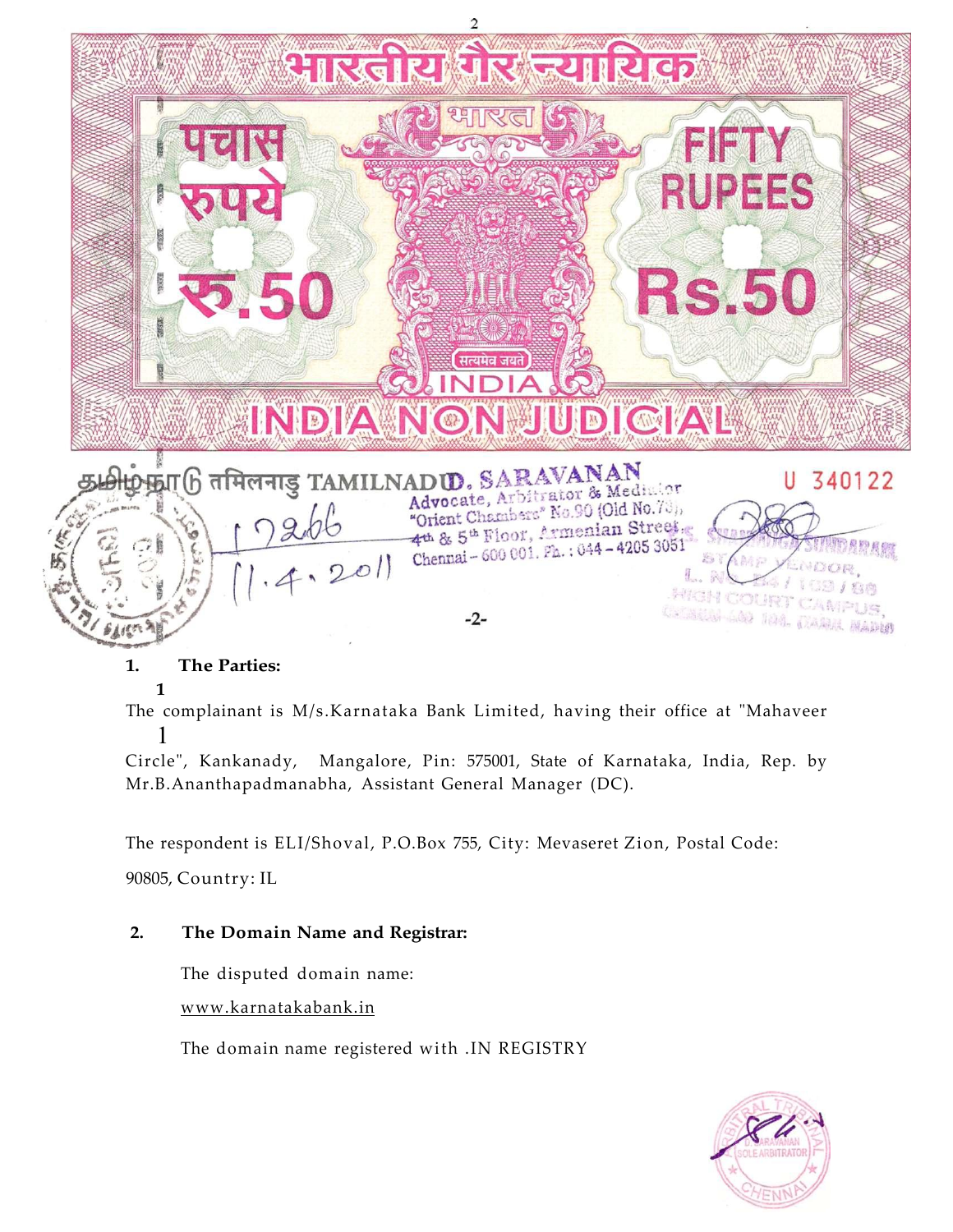- 3. **Procedural History:** 
	- March 14, 2011 The .IN REGISTRY appointed D.SARAVANAN as Sole Arbitrator from its panel as per paragraph 5(b) of INDRP Rules of Procedure.
	- March, 19,2011 Arbitral proceedings were commenced by sending notice to Respondent through e-mail as per Paragraph 4(c) of INDRP Rules of Procedure, marking a copy of the same to Complainant's authorized representative, Respondent and .IN REGISTRY.
	- March 20, 2011 Respondent sent a reply email stating that they have never received any complaint.
	- March 20, 2011 Arbitrator sent an e-mail to the .IN Registry directing them to forward a soft as well as hard copy the complaint to the Respondent.
	- March 22,2011 .IN Registry forwarded a soft copy of the complaint to the Respondent by email and forwarded the hard copy of the complaint to the Respondent by Speed Post vide Doc.No.ED504012453IN.
	- March 25, 2011 Arbitrator sent an email to the Respondent forwarding the soft copy of the complaint directing the Respondent to file their Statement of Defense and supporting documents, within ten days.
	- March 28, 2011 Respondent sent their reply through email.
	- March 28,2011 Arbitrator forwarded the reply to the Complainant directing them to file their Rejoinder, if any, within one week.
	- April 02, 2011 : Complainant sent an email seeking 10 days time to file their rejoinder.

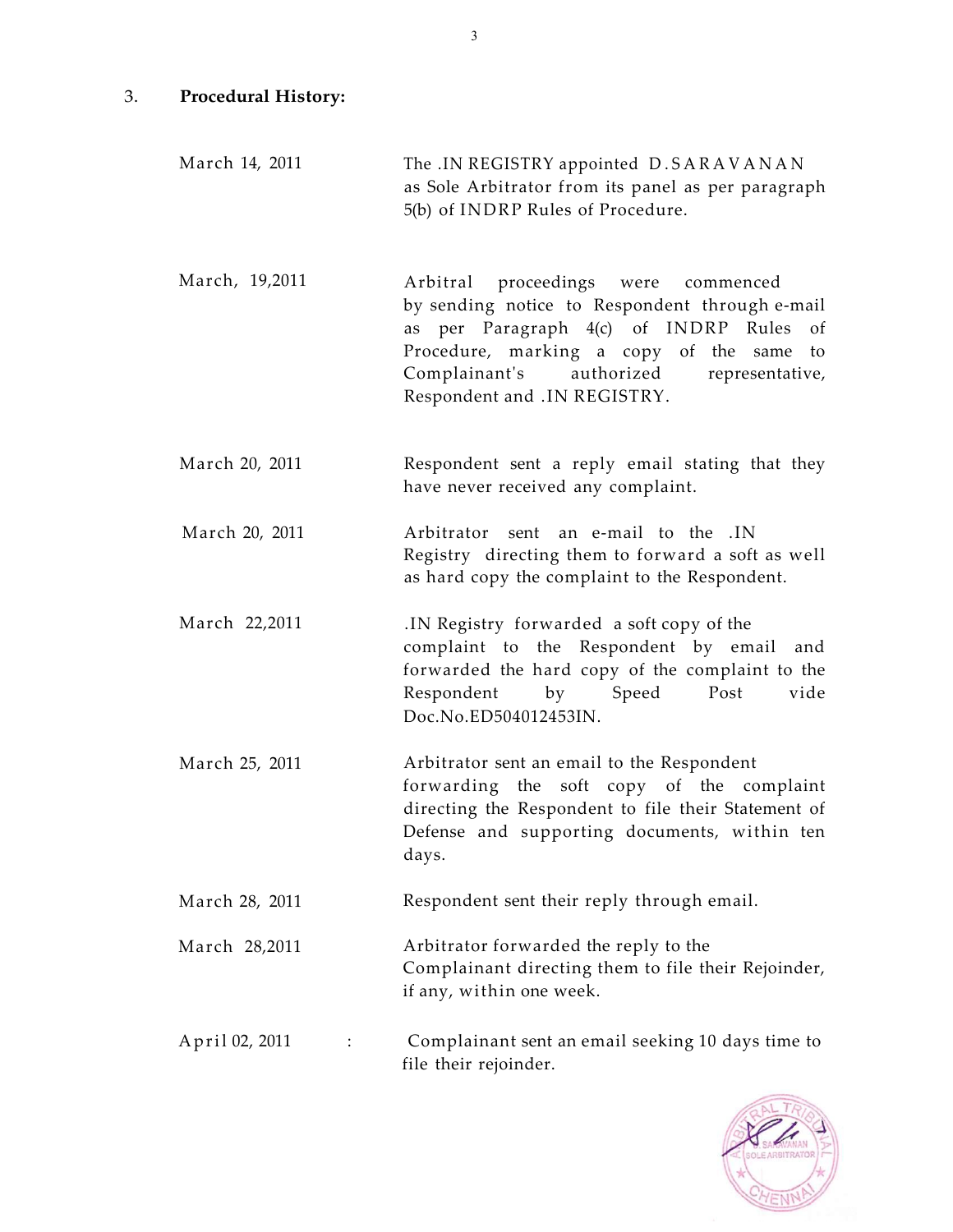| April 04,2011 | Complainant forwarded their Rejoinder through                      |
|---------------|--------------------------------------------------------------------|
|               | email marking a copy to the Respondent and <b>.IN</b><br>Registry. |

: The language of the proceedings in English.

## **4. Factual Background:**

## **4.1 The Complainant:**

The complainant is M/s.Karnataka Bank Limited, having their office at "Mahaveer Circle", Kankanady, Mangalore, Pin: 575001, State of Karnataka, India, Rep. by Mr.B.Ananthapadmanabha, Assistant General Manager (DC).

# **4.2 Complainant's Activities:**

The Complainant viz., Karnataka Bank Limited, a leading 'A' Class Scheduled Commercial Bank in India, was incorporated on February 18, 1924 at Mangalore, a coastal town of Dakshina Kannada District in Karnataka State and is now a leading private sector Bank with a national presence having a network of 466 Branches spread across 20 states and 2 Union Territories.

# **4.3 Complainant's Trading Name:**

The Complainant is the owner of the figurative trade mark(s) "Karanataka Bank" throughout in India, and the Complainant has registered, and operates globally a number of websites using its trademark 'Karnataka Bank' in Generic and Country Code Top Level Domain Name Extensions, such as, [www.ktkbank.com,](http://www.ktkbank.com) www.thekarnatakabankltd.com, [www.karnatakabankltd.com,](http://www.karnatakabankltd.com) [www.karnatakabank.net,](http://www.karnatakabank.net) [www.karnatakabank.](http://www.karnatakabank)org, [www.karnatakabank.info,](http://www.karnatakabank.info) [www.karnatakabank.co.in,](http://www.karnatakabank.co.in) [www.ktkbank.in,](http://www.ktkbank.in) [www.ktkbank.net,](http://www.ktkbank.net) [www.ktkbank.co.in,](http://www.ktkbank.co.in) [www.ktkbank.co,](http://www.ktkbank.co) [www.karnatakabankonline.](http://www.karnatakabankonline)com, [www.karnatakabank.net.in,](http://www.karnatakabank.net.in) [www.ktkbankltd.com](http://www.ktkbankltd.com) [www.karanatakabank.com,](http://www.karanatakabank.com) and [www.moneyclick.karnatakabank.co.in](http://www.moneyclick.karnatakabank.co.in) and such registration of domain names are still valid and in force.

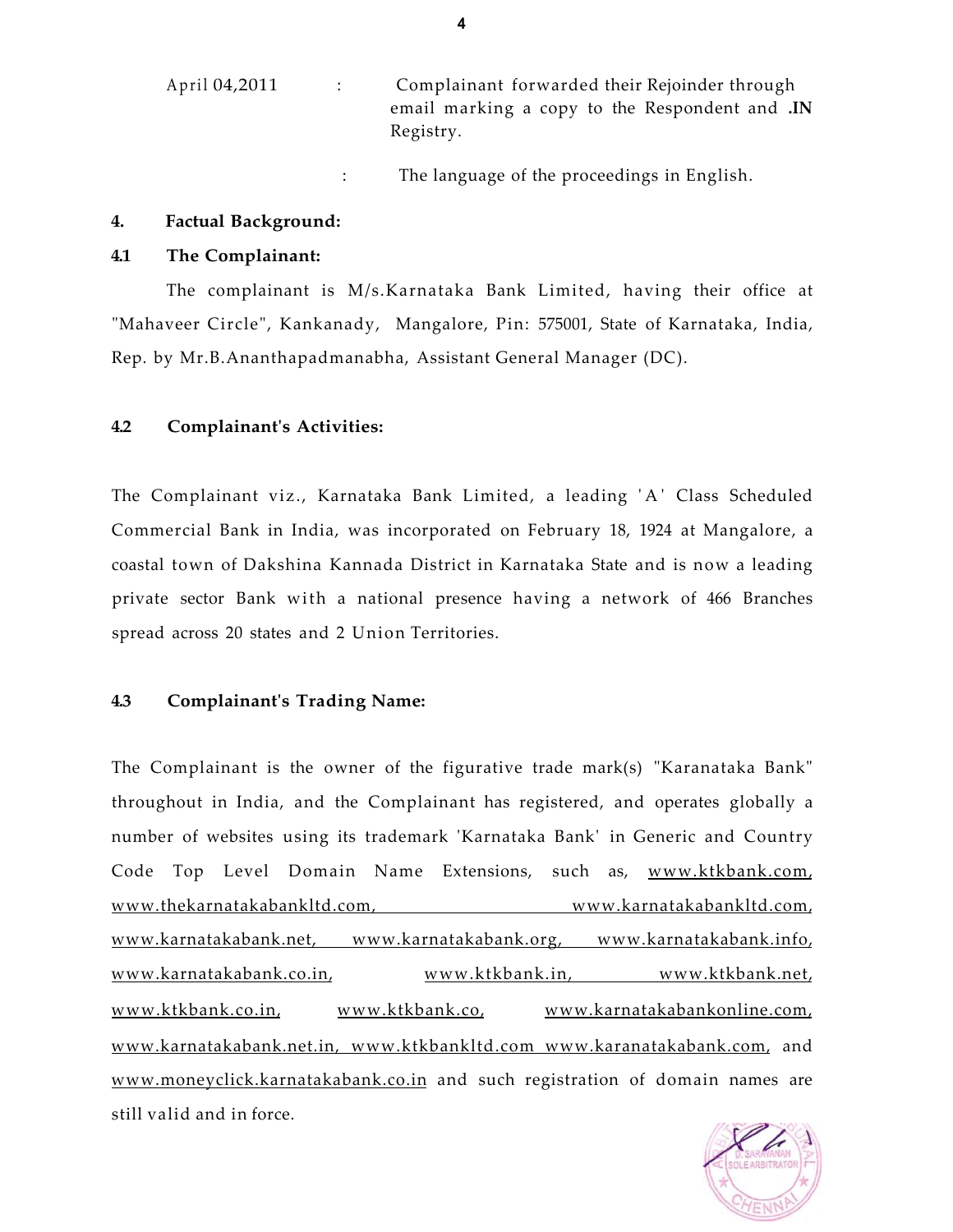## $4.4$  Respondent's Identity and activities:

The respondent is ELI/Shoval, P.O.Box 755, City: Mevaseret Zion, Postal Code: 90805, Country: IL

## **5. Parties contentions:**

#### **A. Complainant:**

# **(a) The Domain Name is identical or confusingly similar to** a **Trademark or service mark of the Complainant has rights: and (b) Respondent has no rights or legitimate interests in the domain name:**

The complainant states that they are the owner of trademark registrations with the term 'karnatakbank' in several jurisdictions and the Complainant is the registered proprietor of the mark ['Karnataka Bank'] in India under the Trade Marks Act, 1999. The Complainant further states that as the disputed domain name is 'Karntakabank.in' which is clearly identical/confusingly similar to the Complainant's trademark in which the Complainant has exclusive rights and legitimate interest. The Complainant further states that the Respondent has not only registered and hosted the disputed domain "karanatakabank.in" and allowed hackers/attackers to use this domain to create a phishing site exactly similar to the Internet Banking Service hosted by the Complainant, hackers/attackers use this phishing website to send phishing mails to general public across the world and India generally under the subject name of "security unpdate of Karnataka Bank" inviting them to enter the Internet Banking login/userid/transaction ID, password, and email ID which phishing mails cause severe damage to Complainant's reputation and name in the Indian Banking Industry, the Complainant has also attached the proof as evidence under Annexure II.

### **(c) Respondent has registered and is using the domain name in bad faith:**

The Respondent has registered the disputed domain name intentionally to attract the bank customers and to conduct social engineering attach popularly referred to as Phising, in order to hack the complainant's customer credentials and to cause

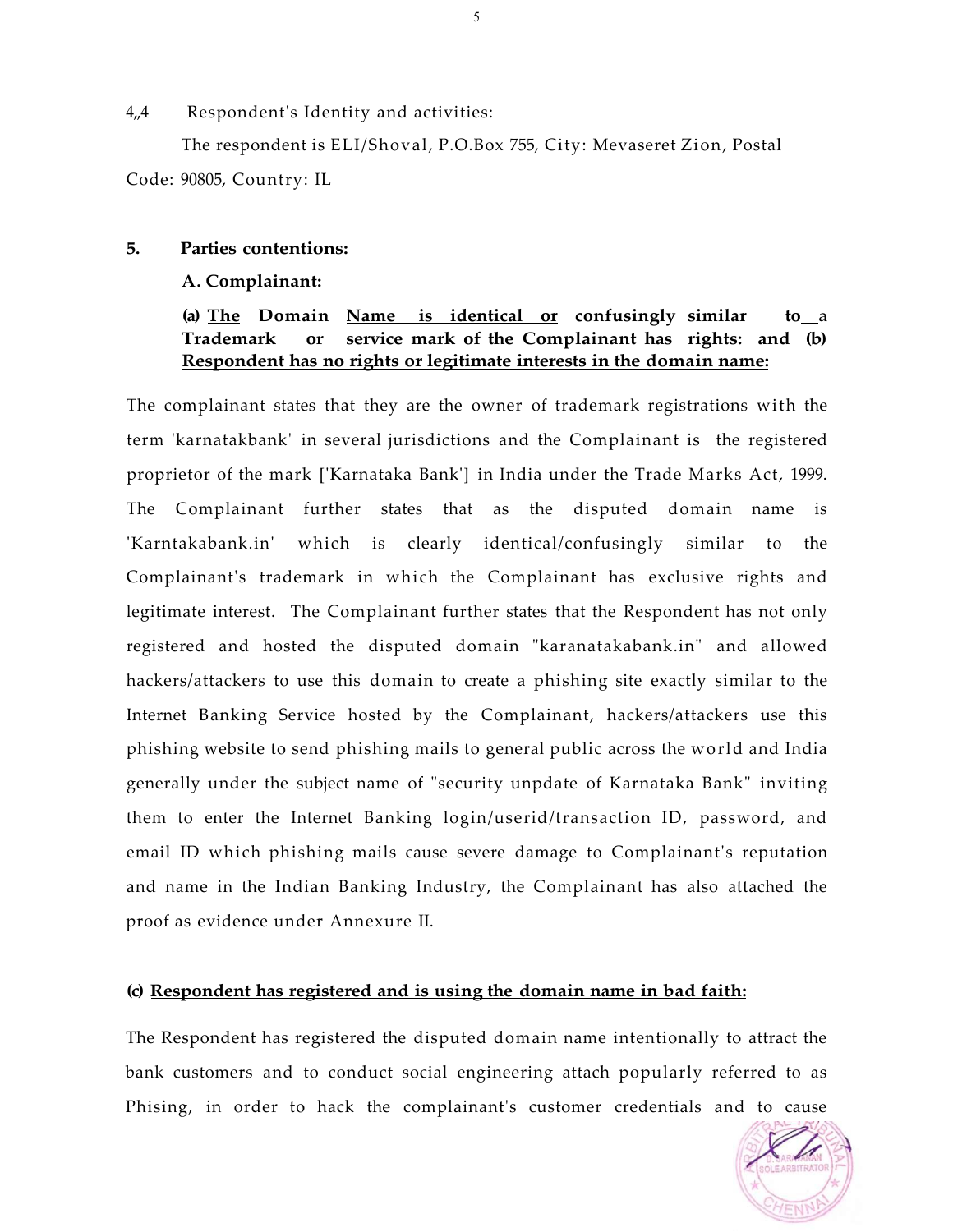financial loss to complainant and its customers by gaining unauthorized access using the customer credentials; phishing mails to general public with intention to mislead which is bad in law; damage to the reputation of the Bank which has a long and prestigious history of 87 years in Indian Banking Industry and is currently one of the reputed old generation private sector banks in India; and confusion with the complainant's name or mark as to the source, sponsorship, affiliation, or endorsement of the Registrant's website or location or of a product or sesrvice on the Registrant's website or location.

#### **B. Respondent:**

The Respondent submitted its reply stating *inter - alia* that no evidence of any trademark rights were attached to the compliant and the complainant was called upon to produce evidence that the term "Karnataka Bank" is a registered trademark; the respondent registered many Generic domains related to India (mainly in area of tourism, travel, jobs etc.,) with no intention to infringe on any existing trademark, the respondent assumed that "Karnataka Bank" is pure generic term just like "Karnataka jobs" or "Karnataka hotel" or "Karnataka property"; domain was registered for future development as a website, and in the meantime has only been "parked' with companies such as [Domiansponser.com](http://Domiansponser.com) or [Sedo.com w](http://Sedo.com)ho provide web pages with ads to the domain name; the respondent never been using this domain to create a "phishing website' as falsely claimed in complaint; the respondent never hosted this domain; the domain has been hosted since its creation by an Indian Registrar ([Resellerclub.com\)](http://Resellerclub.com), the Direct Indian group of companies; the respondent never created or used any email account related to this domain; the respondent has no idea who/how was the domain used as a "fake site" to supposedly scam the complainant's customers' the 'evidences' attached to the complaint have nothing to do with the respondent; complainant should **investigate**  who used Karnataka.in domain in any illegal fashion; the respondent owns thousands of domains and they never been accused of any activity; the respondent demand that these false allegations and lies be immediately withdrawn by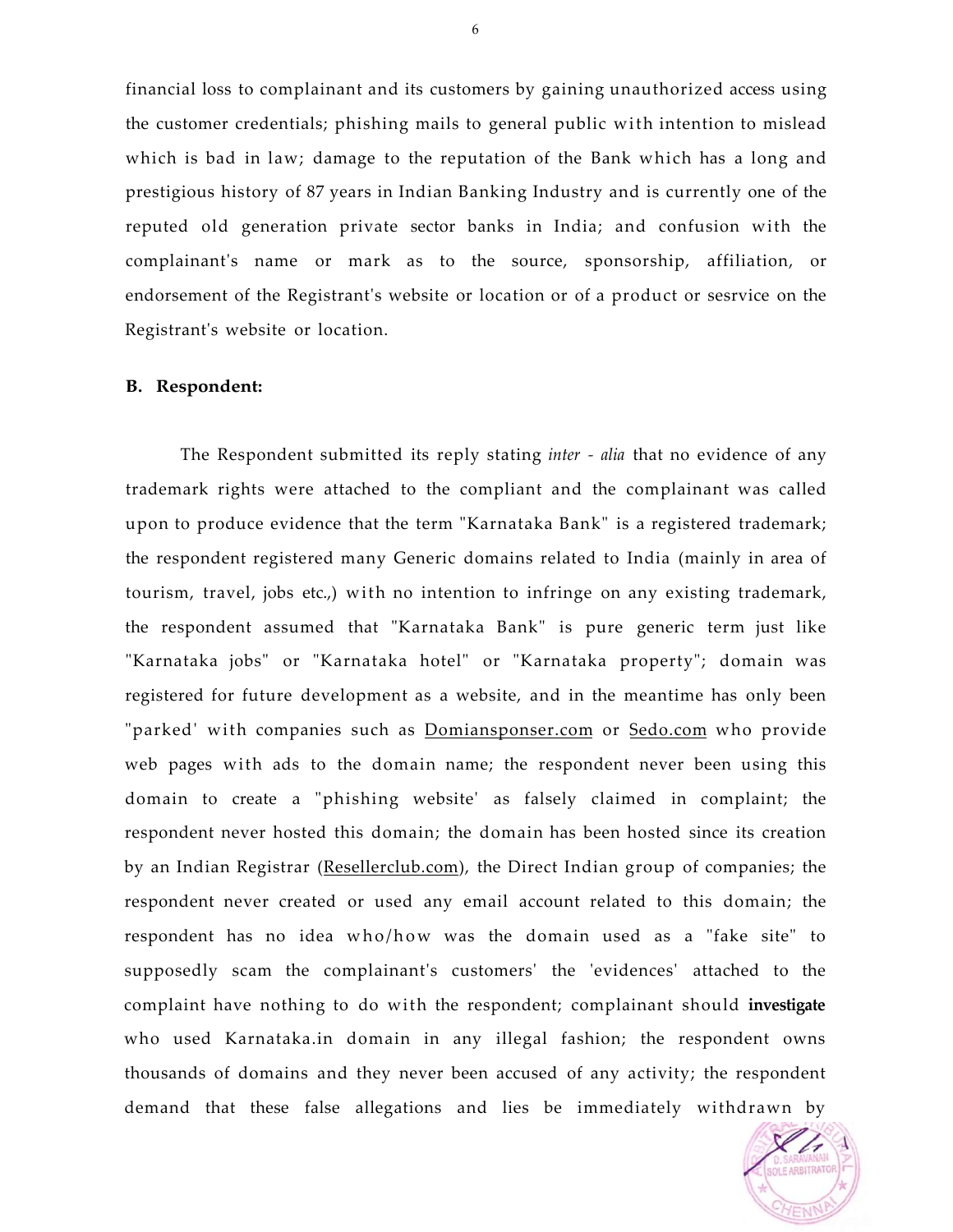complainant, or they shall immediately file complaints against Karnataka Bank with the Reserve Bank of India and other Indian authorities in charge of regulating banks; they shall also ask that the Indian authorities investigate weather Karnataka Bank itself created that "phishing website"; the respondent shall gladly transfer domain to complainant, or just delete it, upon receiving proof of trade mark registration and the respondent would have done it if they were approached earlier by the Complainant Bank itself.

### **C. Rejoinder filed by the Complainant:**

The Complainant states *inter - alia* that Karnataka Bank Is registered under the Banking Regulation Act and is functioning under the trade name and trademark since 1924; as per the common law principles it is not at all mandatory in India to register the mark; it is an undisputed fact that the trademark Karnataka Bank is exclusively associated with the compliant only; the complainant is the registered owner of the domain name [www.karnatakabank.com,](http://www.karnatakabank.com) hence it is not necessary for the complainant to provide the Respondents with any proof of the trademark. The Complainant further states that any search engine would have proved the contrary and the Respondent ought to have run a check of the same and in the absence of it they are liable for their inaction; it is impossible to believe that the use of the term 'BANK' attached to any other name would result in a generic word; it is not legally possible anywhere in the world to use the word BAN K loosely which once again proves the malafide intention of the Registrant. The Complainant further states that as informed by respondent, Registering the domain for future business gain itself is proof that respondent is "acted in bad faith", moreover, if they were intended for future development, how was the subject domain name used; parking the domain name with third party vendors, the Registrant have willfully allowed hackers/ attackers to use the domain name for sending phishing emails, creating fake websites. The Complainant further states that they remind the Registrant that they are talking about domain name "karnatakabank.in" and not "karnataka.in" and further remind that if the respondent own thousands of websites they ought to

**OLE ARBITRATOR**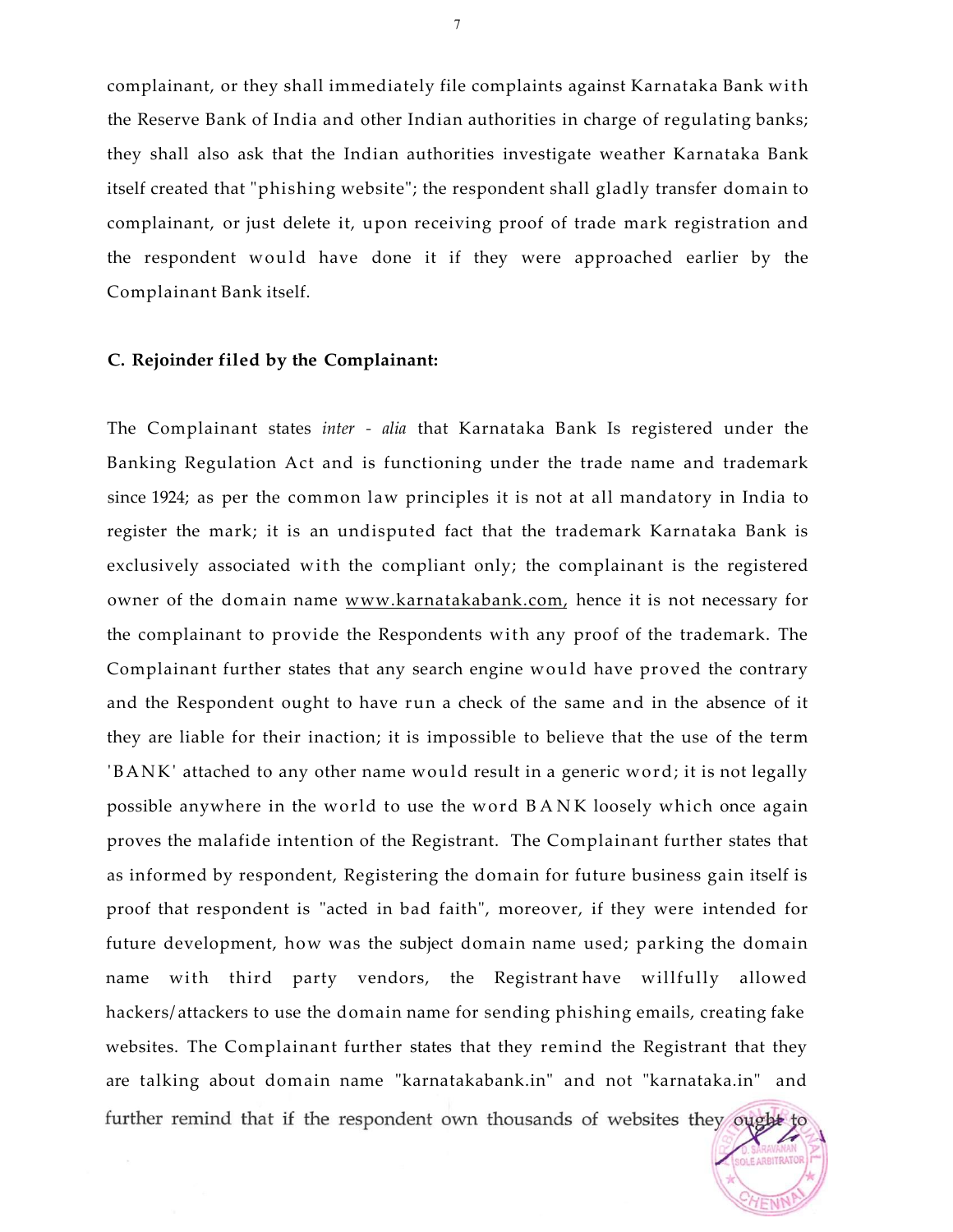exercise diligence over the same. The Complainant further states that being reckless with respondent's products has inflicted huge harm to complainant's reputation and goodwill which at any cost shall not be allowed; and complainant strongly condemn respondent's allegations and false claims which has to be withdrawn immediately. By stating so, the Complainant requires the respondent to transfer the domain name "karnatakabank.in" at earliest to the complainant without requiring any further proofs and delay. The Complainant further states that the reply filed is without prejudice to Bank's right to file for infringement of trademark.

#### **6. Discussion and Findings:**

It has to be asserted as to whether the Constitution of Arbitral Tribunal was proper? And Whether the Respondent has received the notice of this Arbitral Tribunal?

Having gone through the procedural history, this Tribunal comes to the irresistible conclusion that the Arbitral Tribunal was properly constituted.

Under paragraph 4 of the IN Domain Name Dispute Resolution Policy (INDRP), the Complainant must prove each of the following three elements of its case:

- (i) The Respondent's domain name is identical or confusingly similar to a trademark or service mark in which the Complainant has rights;
- (ii) The Respondent has no rights or legitimate interest in respect of the domain name; and
- (iii) The Respondent's domain name has been registered or is being used in bad faith.

#### **(a) Identical or confusing similarity:**

The Arbitral Tribunal finds that the Complainant is a 'A' Class scheduled commercial bank in India which was incorporated way back on 18.02.1924 under the

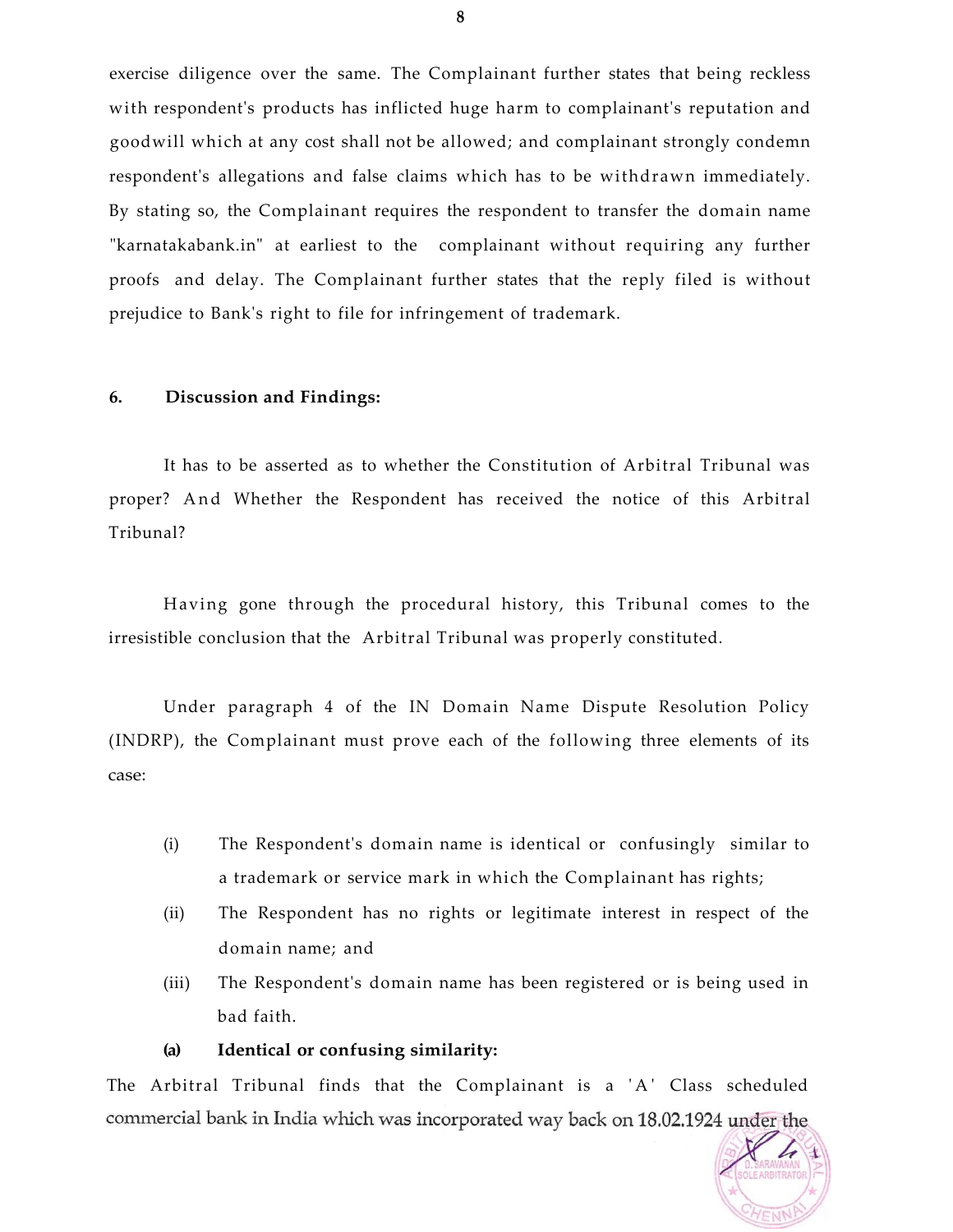trade name and trade mark i.e., Karnataka Bank, which is clearly established by a Certificate of Registration vide No.4 of 1923-1924 issued by the Assistant Registrar of Joint Stocks Companies, South Kanara, and the same is now a leading private sector of the Complainant's Banking business they had registered various domain names under various gTLDs, and ccTLD, like [www.karnatakabank.co.in,](http://www.karnatakabank.co.in) [www.ktkbank.in,](http://www.ktkbank.in) [www.ktkbank.co.in,](http://www.ktkbank.co.in) [www.ktkbank.co e](http://www.ktkbank.co)tc., Since the Complainant's trade name and trade mark is coupled the place of its origin and the nature of its business i.e., Karnataka + bank, their trade name and mark i.e., Karnataka Bank Ltd., being a body corporate, by stretch of imagination, cannot be termed as generic term as elicited by the Respondents like "Karnataka Jobs", "Karnataka Hotel" and "Karnataka Properties". It is known to the common public in India that the trade name and trade mark Karnataka Bank is exclusively meant and associated with the Complainant. As the per the common law principles it is not at all mandatory in India to register the mark. Sub Section 2 of Section 27 of the Trade Marks Act, 1999 recognizes the common law rights of the trademark owner to take civil and criminal action against the any person for passing off goods or services of another person or the remedies thereof. Section 2(l)(zb) of the TM Act, 1999 defines "trade mark" to mean a registered trade mark or a mark used in relation to goods or services for the purpose of indicating or so as to indicate a connection in the course of trade between the goods or services, as the case may be, and some person having the right as proprietor to use the mark etc., In other words, an unregistered trade mark is placed on the same footing as a registered mark in respect of trade mark offences, penalities and procedures and in respect of all civil actions as contemplated in Section 134 and 135, apart from the specific provision in Section 27 (2) for obtaining civil remedies on the basis of an action for passing off. Admittedly, the respondent is neither a registered trade mark owner over the disputed domain name nor carrying on any bonafide business under the disputed domain name. On the other hand, the disputed domain name is simply parked in websites such as [www.domainsponsor.com a](http://www.domainsponsor.com)nd [www.sedo.com w](http://www.sedo.com)hich is known for its business of domain market place. Hence, this Tribunal of the firm view that the owner of the bank with all India presence having a network throughout the country. In the course

**DI FARRITRATOR**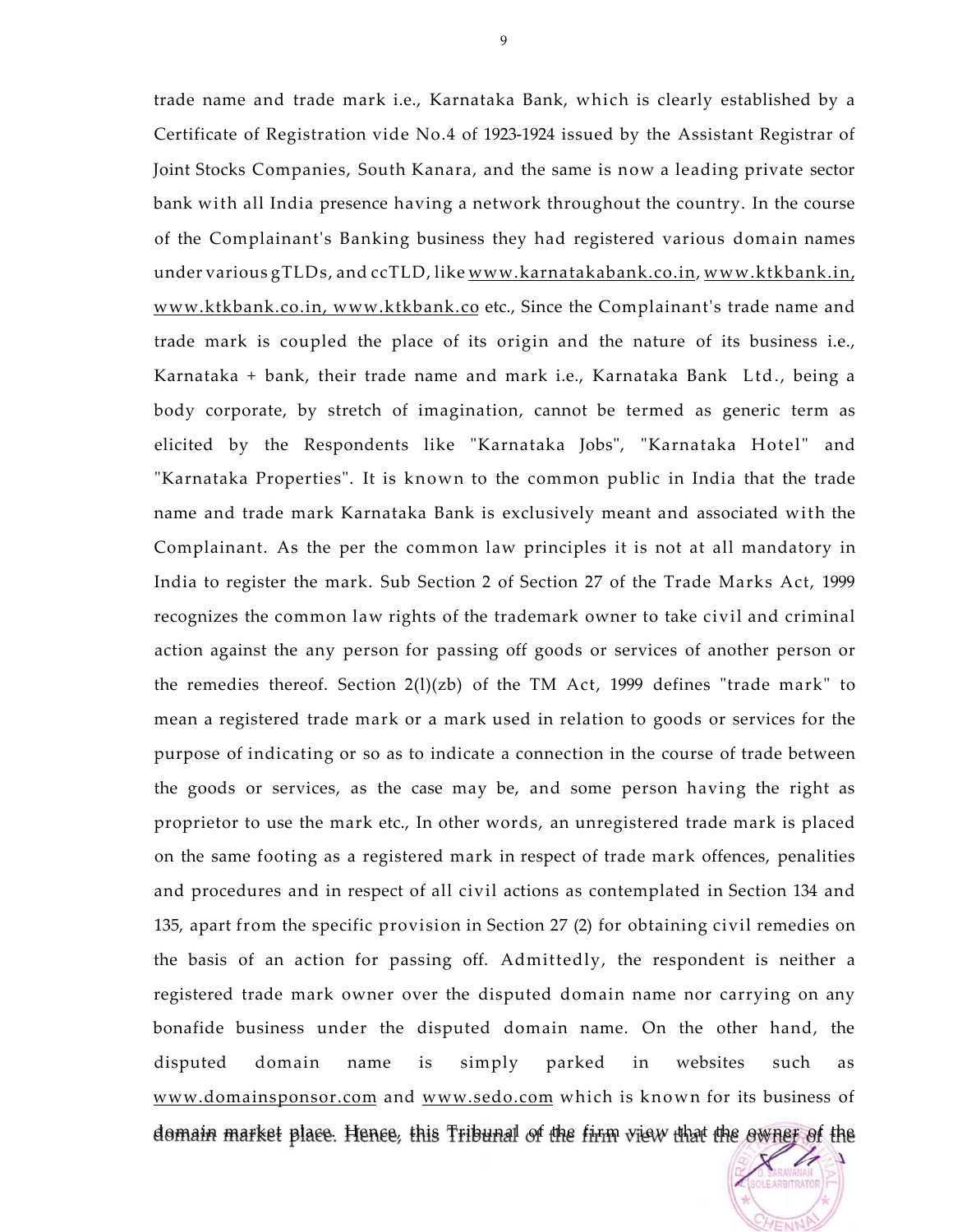unregistered trade name and trade mark could maintain an action for infringement of a trade mark and that action could only be maintained on the assumption that he was the owner of the trade mark and he had a proprietary right in the trade mark. The Complainant has provided evidences that it possesses trade name and trade mark //karnatakabank"since 1923. More so, the Complaint is the owner of registered similar domain names in the very same ccTLDs such as www.karnatakabank.co.in, [www.ktkbank.in,](http://www.ktkbank.in) [www.ktkbank.co.in,](http://www.ktkbank.co.in) [www.ktkbank.co.](http://www.ktkbank.co) That be so,Respondent's domain name, **<karnatakabank.in>,** consists of entirely Complainant's trademark, except .co. Thus, this Arbitral Tribunal comes to the irresistible conclusion that the disputed domain name **<karnatakabank.in>,** is confusingly similar or identical to the Complainant's marks.

**ii)** The Arbitral Tribunal concludes that the Complainant has established paragraph 4(i) of the IN Domain Name Dispute Resolution Policy.

### **(b) Respondent's Rights or Legitimate Interests:**

 $\mathbf{i}$ The Complainant contends that the Respondent has no legitimate interest in the disputed domain name. Paragraph 7 of the IN Dispute Resolution Policy sets out three elements, any of which shall demonstrate the Respondent's rights or legitimate interests in the disputed domain name for the purposes of paragraph 4(ii) of the Policy. The Complainant has established a prima facie case of lack of rights and legitimate interest and the Respondent has failed to rebut the rights or legitimate interests of Complainant. Considering the above, and based on the record, the Respondent does not have rights or legitimate interests in the disputed domain name as the Respondent's current use is neither an example of a bona fide offering of goods or services as required under paragraph 7(i) of the Policy nor is there any legitimate non-commercial or fair use of the disputed domain name and as such there is no evidence that paragraphs 7(ii) or 7(iii) of the Policy apply.

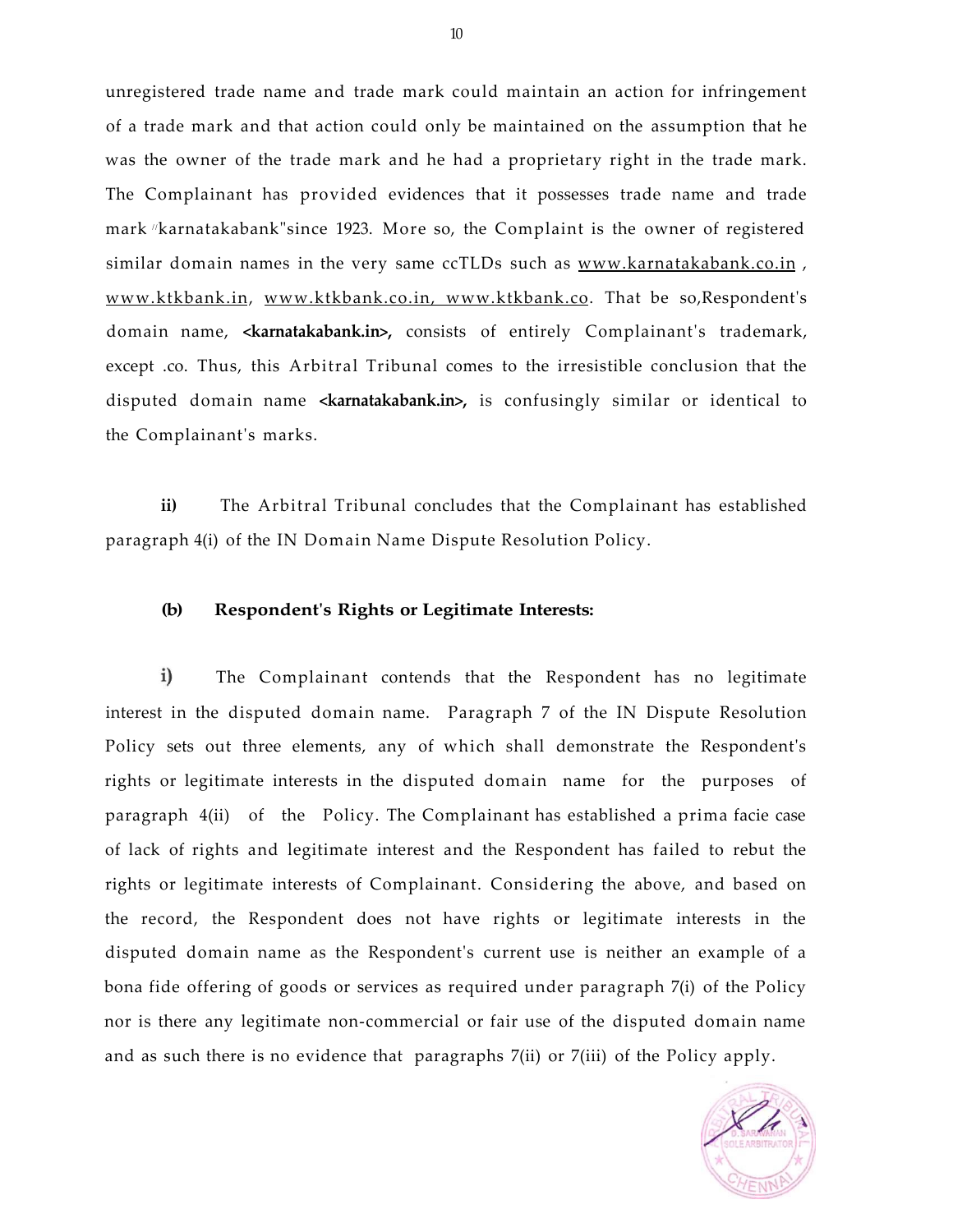**iii)** The Arbitral Tribunal is satisfied that the Respondent has no rights or legitimate interests in respect of the disputed domain name and, accordingly paragraph 4(ii) of the Policy is satisfied.

### **(c)** Registration **and** Use **in Bad** faith:

**i)** Paragraph 6 of the Policy provides the circumstances evidencing registration and use of a domain name in bad faith are that, by using the same, the Respondent has engaged in a pattern of such conduct and the Respondent has intentionally attempted to attract, for commercial gain, internet users to the Respondent's web site or other online locations, by creating a likelihood of confusion with the complainant's mark as to the source, sponsorship, affiliation, or endorsement of the Respondent's website or location or of a product or service on the Respondent's web site or location.

**ii)** Admittedly, the Respondent has registered more than 1000 domain names, who has also registered the disputed domain name which appears to have been selected precisely for the reason that it is identical or confusingly similar to trademarks and trade names of the Complainant. Registration of a domain name that is confusingly similar or identical to a famous trademark and trade name by any entity, which has no relationship to that mark, is itself sufficient evidence of bad faith registration and use.

**iii)** This Tribunal finds that the Complainant is doing banking business involving public money in a large scale. It is also known to public at large that there are instances of hackers/attackers inviting the customers of banks to enter the internet banking login/user id/transaction ID/password, email id etc., by which there are instances of fraud and cheating of hard earned money of customers of banks which ultimately affect the reputation of Banks. In view of the submitted evidence and in the specific circumstances of this case, this Arbitral Tribunal draws the inference that Respondent's purpose of registering the domain name was in bad faith within the meaning of the Policy. The Respondent has no legitimate rights or interests in the disputed domain name and there was no real purpose for registering the disputed domain name other than for commercial gains, and that the intention of